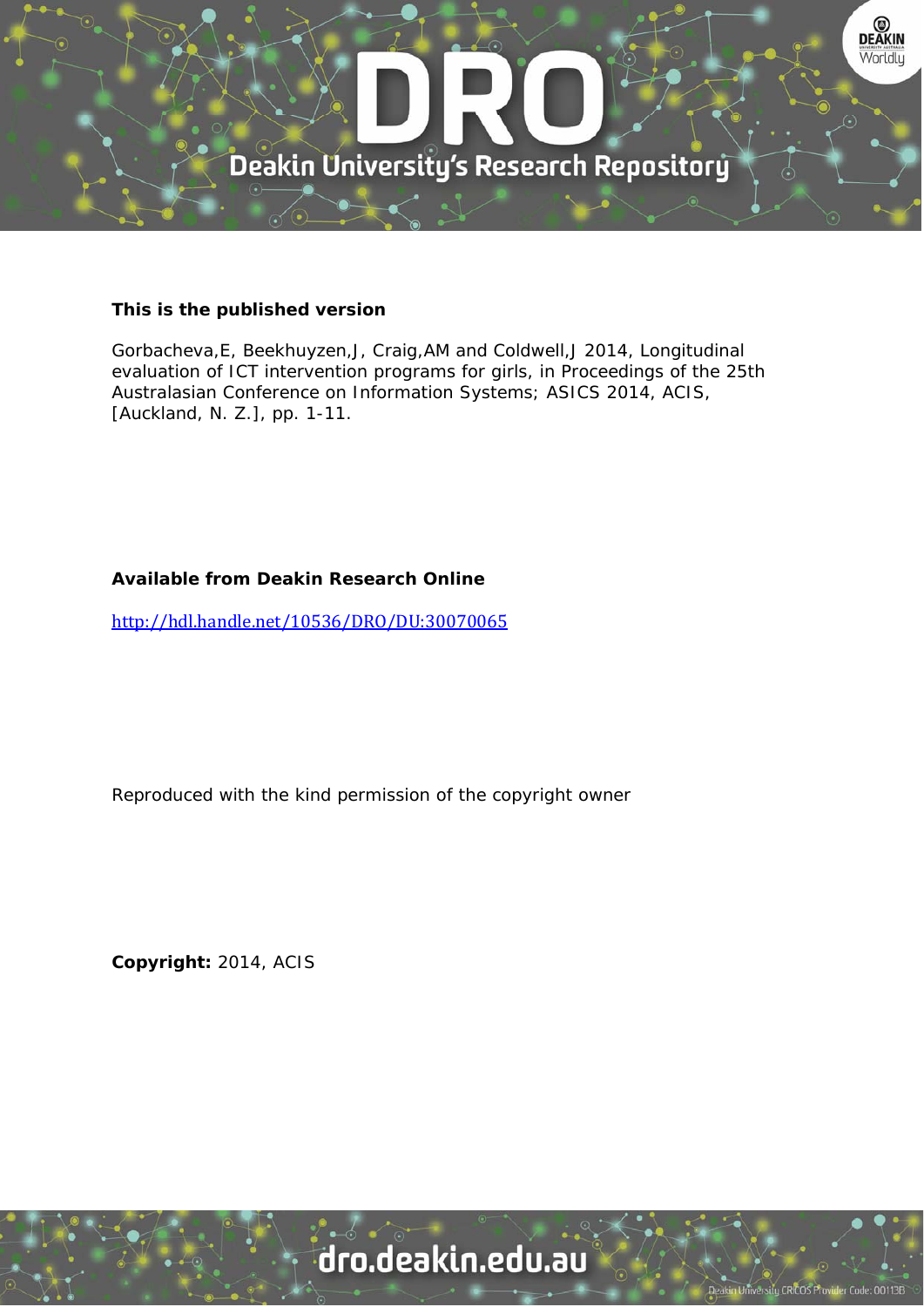# **Longitudinal Evaluation of ICT Intervention Programs for Girls**

Elena Gorbacheva Department of Information Systems University of Muenster – ERCIS, Germany Email: [elena.gorbacheva@ercis.uni-muenster.de](mailto:elena.gorbacheva@ercis.uni-muenster.de)

Annemieke Craig School of Information and Business Analytics Deakin University Geelong, Australia Email: [annemieke.craig@deakin.edu.au](mailto:acraig@deakin.edu.au)

Jenine Beekhuyzen Deakin University / Queensland Institute of Business and Technology, Australia Email[: j.beekhuyzen@griffith.edu.au](mailto:j.beekhuyzen@griffith.edu.au)

Jo Coldwell-Neilson School of Information Technology Deakin University Geelong, Australia Email: [jo.neilson@deakin.edu.au](mailto:jo.neilson@deakin.edu.au)

## **Abstract**

*Intervention programs creating awareness among girls about the wide range of career opportunities in the Information and Communications Technology (ICT) field are conducted in many countries to tackle the problem of female under-representation in ICT. The long-term effects of these programs, however, are rarely evaluated which hinders the understanding of how they could be improved, their value and success factors. The goal of this study is, therefore, to investigate the longitudinal influence of one such program held biennially in Australia since*  2006, by analysing survey data both quantitatively and qualitatively  $(n = 153)$ . The results show that continuous *study of an ICT subject at school by girls positively influences both their intention to choose a career in ICT and the actual choice of ICT as a university major. Moreover, the attitude towards the intervention program has a weak, but significant positive effect on the decision to study ICT at school.*

# **Keywords**

Intervention programs, longitudinal evaluation, girls and ICT, gender diversity

# **INTRODUCTION**

The largest companies in the Information and Communications Technology  $(ICT)^1$  $(ICT)^1$  field recently released their workforce statistics, illustrating clearly that there is a lack of any real diversity in the teams that create the technology we use every day. White and Asian men make up more than 83% of the technical workforce in the world's largest technology companies (Griswold 2014). Women in technical roles comprise only 10%-17% of employees at Twitter, Google, Facebook and Yahoo (Griswold 2014; Van Huysse 2014). Discussion has been generated at the corporate level: by advocates like Sheryl Sandberg from Facebook (Sandberg 2013); the significant investment of \$50 million by Google for a new initiative called "Made With Code" (Wojcicki 2014); and groups like code.org collaborating with industry leaders (Bill Gates, Mark Zuckerberg and Hadi Partovi amongst others) who advocate that all children, and even all adults, should learn to code.

The most significant reason for such initiatives, commonly known as intervention programs, is that within the period 2012-2022 in the United States (US) alone there will be 1.24 million job openings related to computer occupations (Bureau of Labor Statistics 2013) - a demand unable to be filled with ICT graduates. Another argument for including more people from all parts of the population into ICT is the strong evidence that diverse teams "demonstrate superior productivity and financial performance compared with homogenous teams" (Barker et al. 2014). Innovation is fuelled by brainpower of the most creative people who can come from a variety of bodies (Trauth 2011). Finally, with 51% of the population as potential female technology users, it is essential to involve more of them in building a strong information economy.

In our study, we understand intervention programs to be "activities designed to change a state of affairs for a specific group" (Craig 2014). We focus on intervention programs that attempt to redress the lack of diversity in the ICT workforce and, in particular, female under-representation in the field. Such intervention programs can be run at a number of levels (career intention, recruitment, retention and advancement) and with different target groups (from schoolgirls to women returning to the workforce). This paper focuses on intervention programs for the girls who are still in the process of making a decision on their future career paths - secondary school girls. Quesenberry and Trauth (2012) argue that "in creating interventions to increase the representation of women in the ICT profession, it is crucial to develop those that influence young girls' perceptions of careers in ICT."

Evaluation is required to understand whether an intervention program has achieved its goals and how future events can be improved. Evaluation includes a thorough and systematic collection of information about the program, so that informed decisions about future events can be made. Evaluation should reveal the factors

<span id="page-1-0"></span><sup>&</sup>lt;sup>1</sup> The terms ICT and IT (Information Technology) are used interchangeably in this paper -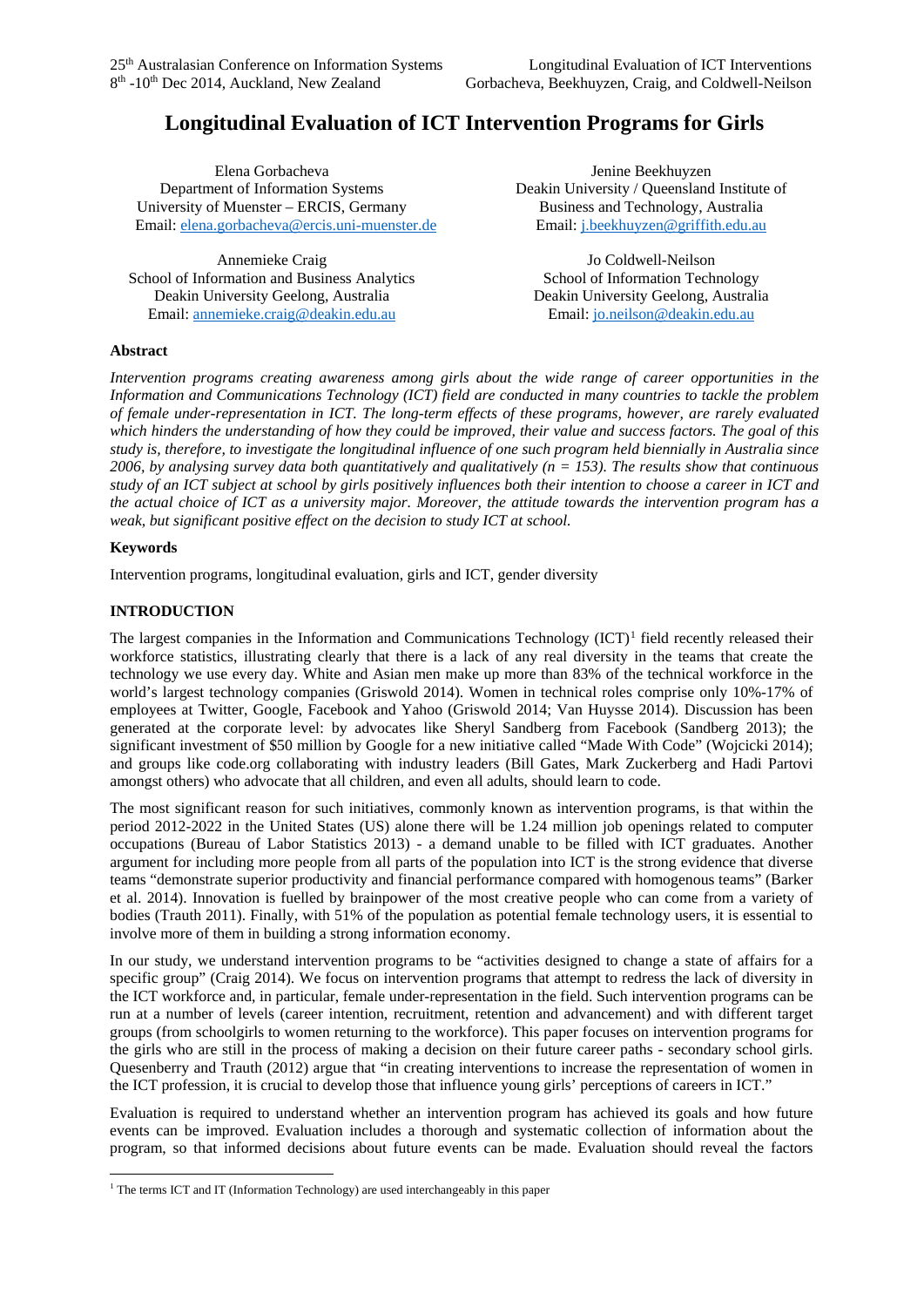leading to the program's success or lack of success. Identifying and reporting on unsuccessful interventions is equally important to avoid replication of these programs. The long-term influence and impact of interventions should also be evaluated; however, this is rarely completed, as the people organizing the interventions often lack the necessary resources or privacy laws exist which restrict student tracking (Craig 2014).

The goal of our study is, therefore, to understand the long-term effects of one ICT intervention program for girls and the factors influencing its success. In this instance, we define a successful program as one that results in a positive attitude towards ICT among participant girls. This then in turn should enable them to consider further study or a career in ICT. The following research questions (RQs) are addressed in this paper:

- RQ1: What are the long-term effects of the ICT intervention program?
- RQ2: Under what circumstances can the ICT intervention program contribute to further decisions to choose ICT as a university major?

The *"Go Girl, Go for IT"* intervention program<sup>[2](#page-2-0)</sup> investigated here is a set of one-day intervention events (Events) held biennially in Australia since 2006. The program is aimed at creating awareness among girls from secondary schools about a wide range of ICT career opportunities and showing that ICT is a valid career path for women. The program's mission is to improve the uptake of computing education and work by females. All Events were organized by passionate volunteers and hosted by a local university. The participating girls were between the ages of 13 and 17, but the majority were 14-15 years old. Girls could attend either as an organized group accompanied by their ICT teacher (usually female) or as individuals. Many professionals from the industry held presentations at the Events encouraging girls to participate in ICT studies and careers. They showcased a wide range of ICT careers, talked about the advantages of working in this field and the required skills and knowledge.

Program evaluation has been undertaken in two steps: (1) post Event evaluation, where students and teachers were asked to complete a two-page questionnaire at the conclusion of the day, and (2) longitudinal Event evaluation, where some of the students and teachers were contacted again three years later and asked to respond to another two-page questionnaire. While the results of the post Event evaluation were discussed in the study of Gorbacheva et al (2013), analysis of the data collected during the longitudinal evaluation of students is presented in this paper. Longitudinal evaluation was aimed at investigating students' recollections of the Event in order to understand its value and suggest ways of improving future Events. The questionnaires, collected in 2009, 2011 and 2013, contained both open-ended and close-ended questions and are analysed in this study. Analysis of intervention programs for women and ICT is usually done qualitatively, rather than quantitatively (Teague 1999), which makes our study special in applying both research strategies. Results of the evaluation of the *"Go Girl, Go for IT"* intervention program continuously guided the design of future Events with the goal of making them more engaging for the participants and more effective in their long-term impact.

The next section provides concise background information about ICT intervention programs for girls and their evaluation. This is followed by a description of the data collection and analysis processes. The results are then summarized in an exploratory model and discussed in the concluding section.

## **BACKGROUND**

Many intervention programs have been conducted worldwide over the last 20 years to confront the factors that discourage women to choose, persist and advance in the ICT field. A lot of them, however, were not evaluated due to a lack of "time, expertise and money" or a neglect of the importance of such evaluation. There is also often a lack of understanding about what makes an intervention program a success and how it could be measured. Consequently, the efficiency of many intervention programs was questioned, as the share of women in ICT workforce has been continuously declining. (Craig 2014)

ICT intervention programs for girls, which are the focus of the current study, are particularly hard to evaluate, as they can only influence ICT career intentions, which might or might not lead to the actual choice. Therefore, a positive influence of such programs on intentions to undertake a career in ICT, or just creating a positive feeling about ICT can be considered as a success. It is also important to understand whether any long-term effect occurred, such as did the participants continue to explore ICT options, or select an ICT subject at school or a major in ICT at university later on. There are, however, hardly any longitudinal evaluations of ICT intervention programs for girls (as found by Lang 2007 and Craig 2014). Completed evaluation reports about intervention programs are often not published in the academic literature, e.g. positive results of "Computer Mania Day" conducted by the National Center for Women & Information Technology (NCWIT) in the US. A rare case, where results of an evaluation of ICT intervention programs for girls was disseminated, is Harvey Mudd College

<span id="page-2-0"></span><sup>2</sup> <http://gogirl.org.au/> -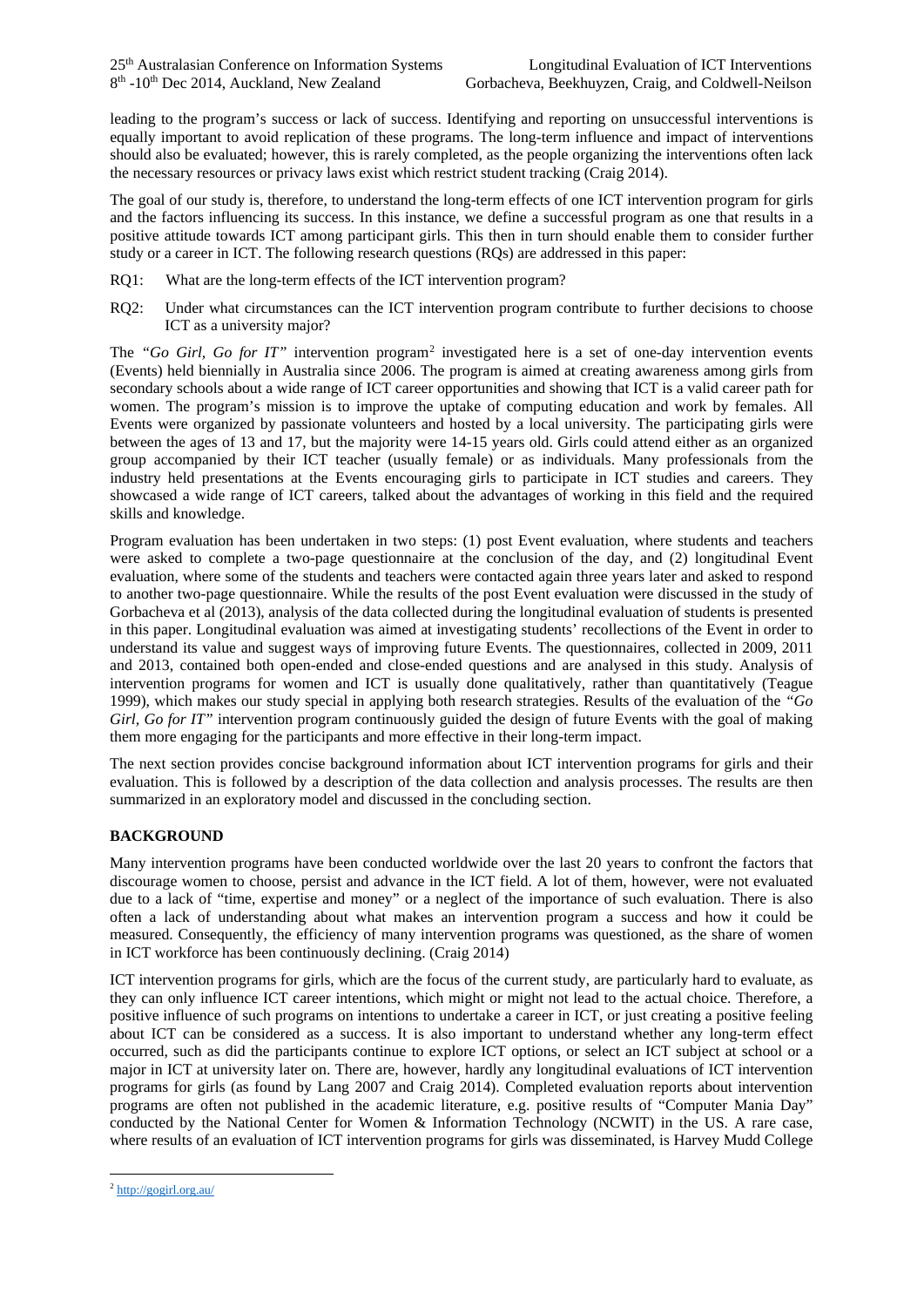(US), one of the top success stories. A variety of activities done there helped to increase the share of female students choosing a major in computer science from 12% to around 40% (Alvarado et al. 2012). Another example is the "Georgia Computes!" intervention program at the Georgia Tech University, where secondary school students were invited to attend summer computing camps. Bruckman et al (2009) evaluated 13 of the camps conducted by "Georgia Computes" with both pre-surveys and post-surveys. They concluded that this program has been "overwhelmingly positive" with results from 7 of the events showing a statistically significant improvement in participants' attitudes about computing. A third example is the Australian Digital Divas program, where a curriculum for an ICT course for girls was developed. Lang et al (2010) report that the femaleonly classroom environment, the creativity of the curriculum and the presence of positive near peer-age role models contributed to the program's success.

## **DATA COLLECTION AND ANALYSIS**

The girls who participated in the Event in 2006, 2008 and 2010 were contacted three years later - in 2009, 2011 and 2013 respectively. At the time of the Event the participants were under the legal age of consent (18 years in Australia) and, therefore, parents were required to sign a permission form prior to the Event to allow the researchers to contact their daughters for a follow up survey. Those girls who had agreed to be contacted were asked to fill in a two-page questionnaire<sup>[3](#page-3-0)</sup>. The main goal of the questionnaire was to investigate their recollections of the Event to understand its value as well as to improve future Events. Both open-ended and closed-ended questions were asked. The questionnaire was piloted with a few students and consequently refined. In total 153 responses were received: 106 in 2009, 10 in 2011, and 37 in 2013.

There are several reasons for such a drastic decrease in the number of responses after 2009. First, fewer girls participated in the 2008 and 2010 Events, due to administrative issues (there was little chance to schedule the Events in 2008 and 2010 to fit the schools calendar) and a decrease in the number of ICT teachers who usually organised the trips. The trend in Victoria (the state in Australia where the Events took place) is that each year fewer computing classes are being offered at secondary school and, therefore, there are fewer teachers who are willing to encourage girls to attend. Second, in 2009 a follow up reminder mail was sent to the girls who did not fill in the questionnaire right away, which was not done in 2011 or 2013. Moreover, in 2011 only a very low number of responses could be received, as some of the permission notes, which included the contact details, had gone missing after the relevant Event, and hence fewer girls could be contacted for the follow up survey.

The survey contained several control questions with mutually exclusive responses, which were checked for consistency. Only one case had inconsistent values in the questions about occupation; however, as this case contained valuable feedback to several open-ended questions, it was decided to not exclude it, but treat the responses to the inconsistent questions as missing information. Thus, no cases were excluded and all 153 responses took part in further analysis.

#### **Descriptive Statistics**

Once initial responses were digitized into MS Excel tables and checked for inconsistencies, both open-ended and close-ended questions were analysed. We used *SPSS 21* and *SmartPLS 2.0* software for quantitative analysis and *NVivo 10* for the analysis of the open-ended questions. Moreover, several new quantitative variables were introduced based on the responses to the open-ended questions. Descriptive statistics for each variable are discussed in the following paragraphs and summarized in Table 2.

#### *Current Occupation*

The girls were asked what they were doing three years after they had attended the Event (Table 1). As the Event target group are schoolgirls in Years  $9 - 11$  (14-16 years old), it is not surprising that most of the respondents were in Year 12 or attended university. The girls were able to choose more than one occupation option (therefore, the total number of responses in Table 1 exceeds 153), with a number of them indicating that they were studying, but also working, so that they could support their studies. 'Other' activities included e.g. studying in the navy, having a gap year, or unable to work or study due to medical problems.

#### *ICT Career Choice*

As the majority of participants (64 girls or 41.8%) currently study at university (Table 1), there were sufficient observations to analyse this category further, gaining insights into girls' career choices. Four girls provided no details here, but analysis of the other qualitative responses showed that 12 girls in our sample (18.75% out of 64 cases or 20% out of 60 valid cases) currently undertake an ICT-related program at university and 48 girls selected a non-ICT study program (Table 2). There is, therefore, a striking difference between our study sample

<span id="page-3-0"></span><sup>&</sup>lt;sup>3</sup> Please contact the authors for more information on the questionnaire used in the study. -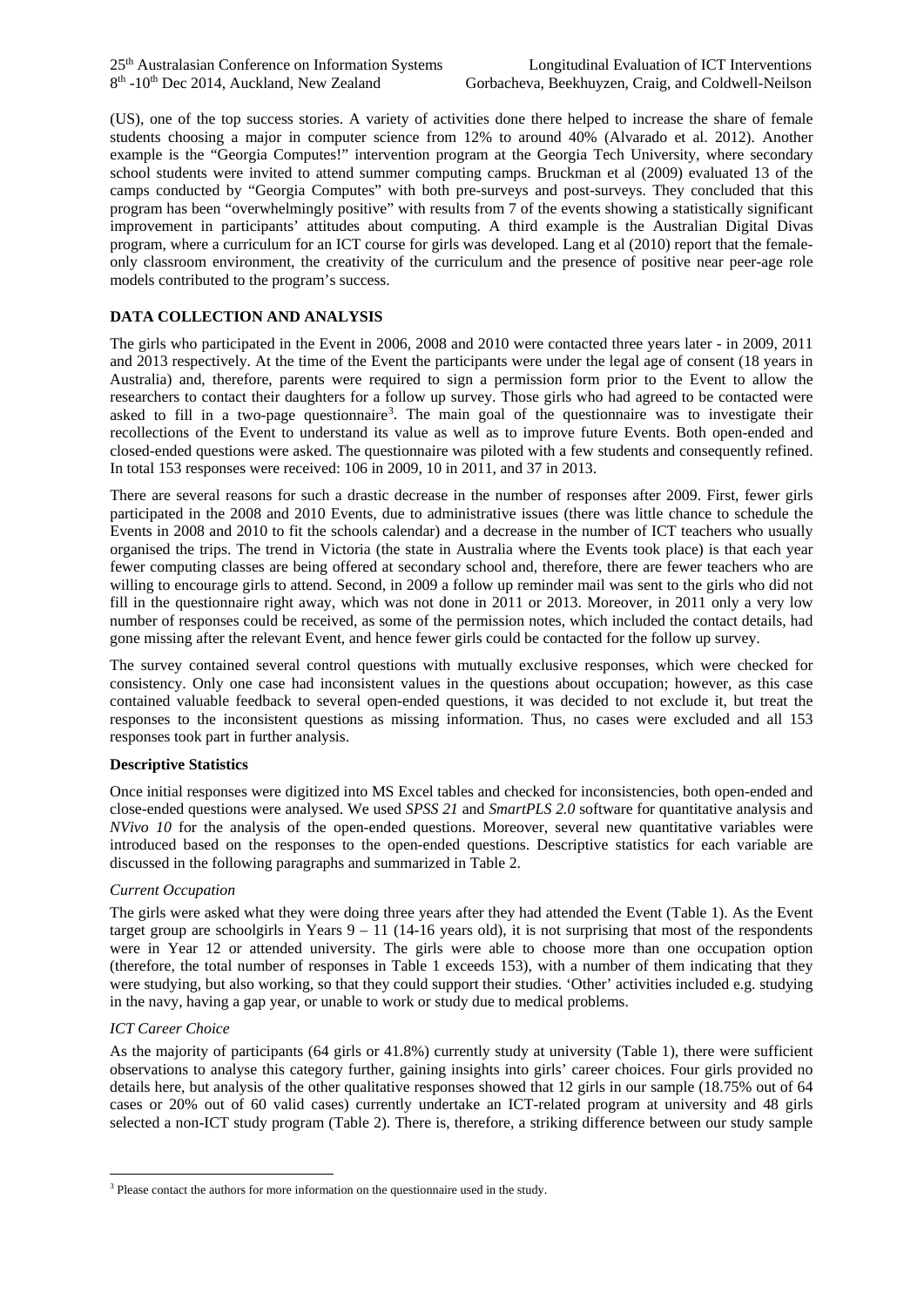of Event participants and official statistics in Victoria, where e.g. in 2013 out of 50,760 commencing female undergraduates only 657 or 1.3% undertook an ICT course (Australian Department of Education 2014).

#### *ICT Career Persistence Intention*

We asked the girls about the careers they hoped to have in 3-5 years. There were 146 qualitative responses (95.4%) and when analysed regarding whether their desired future career was in the ICT field, 18 girls (11.8%) saw ICT as their career path, while 128 respondents mentioned a career outside ICT (Table 2).

| Occupation                             | n  | % (out of 153) |
|----------------------------------------|----|----------------|
| School in Year 11                      | 10 | 6.5%           |
| School in Year 12                      | 56 | 36.6%          |
| Technical and Further Education (TAFE) | 10 | 6.5%           |
| University                             | 64 | 41.8%          |
| Work                                   | 24 | 15.7%          |
| Other                                  | 6  | 3.9%           |

Table 1. Participants' Occupation

| Variable                                                                                    | Yes | $\%$   | N <sub>0</sub> | $\%$  | Missing        | %     | Total | $\%$<br>of<br>(out)<br>153) |
|---------------------------------------------------------------------------------------------|-----|--------|----------------|-------|----------------|-------|-------|-----------------------------|
| <b>ICT Career Choice</b>                                                                    | 12  | 18.75% | 48             | 75%   | $\overline{4}$ | 6.25% | 64    | 41.8%                       |
| <b>ICT Career Persistence Intention</b>                                                     | 18  | 11.8%  | 128            | 83.6% | 7              | 4.6%  | 153   | 100%                        |
| <b>ICT Career Intention</b>                                                                 | 18  | 11.8%  | 101            | 66.0% | 34             | 22.2% | 153   | 100%                        |
| <b>ICT Studies 1st Year</b>                                                                 | 60  | 39.2%  | 29             | 19.0% | 64             | 41.8% | 153   | 100%                        |
| ICT Studies 2nd Year                                                                        | 34  | 22.2%  | 27             | 17.7% | 92             | 60.1% | 153   | 100%                        |
| <b>ICT Studies 3rd Year</b>                                                                 | 21  | 13.7%  | 35             | 22.9% | 97             | 63.4% | 153   | 100%                        |
| <b>Event Perception</b><br>$(Yes - positive, No - rather negative)$                         | 107 | 70%    | 23             | 15.0% | 23             | 15.0% | 153   | 100%                        |
| <b>Event Support in Career Decision</b><br>Making                                           | 64  | 41.8%  | 88             | 57.5% | $\mathbf{1}$   | .7%   | 153   | 100%                        |
| Event Influence on Further ICT<br>Exploration                                               | 35  | 22.9%  | 115            | 75.2% | 3              | 1.9%  | 153   | 100%                        |
| <b>Event Participation Motivation</b><br>$(Yes - chose to attend, No - was)$<br>compulsory) | 106 | 69.3%  | 36             | 23.5% | 11             | 7.2%  | 153   | 100%                        |
| Participation in the Follow up Event                                                        | 6   | 3.9%   | 146            | 95.4  |                | .7    | 153   | 100%                        |

Table 2. Descriptive Statistics of the Sample Data

#### *ICT Career Intention*

The participants were also asked about the careers they had in mind at the time they participated in the Event. From the analysis of 119 qualitative responses (77.8%), we could conclude that 18 girls (11.8%) thought of a career in the ICT field whereas the other 101 girls thought of a career not related to ICT (Table 2).

#### *ICT Studies 1st Year, ICT Studies 2nd Year* and *ICT Studies 3rd Year*

The next set of questions was related to the ICT subjects girls had studied at school during the three years after they attended the Event. The qualitative responses were critically analysed and some of them were excluded if the subjects mentioned were either ICT-aligned (where ICT was not at the course core and computer was used there as a supportive tool only) or not related to ICT at all. As a result, three variables were introduced: *ICT Studies 1st Year, ICT Studies 2nd Year* and *ICT Studies 3rd Year* (Table 2).

It is impressive that 60 girls (more than 39%) in our sample chose an ICT subject at school during the 1<sup>st</sup> year after attending the Event, which is much higher than the average of secondary school girls undertaking ICT subjects in Victoria (Victorian Curriculum and Assessment Authority 2013). This number, however, has dropped to 34 (22.2%) in the following year and then even more to 21 (13.7%) during the 3<sup>rd</sup> year after the Event (Table 2). This result shows that any increase in studying ICT in schools that occurred as a result of attending the Event was transitory and continuous additional actions are required to make any positive effect sustainable (see Coldwell-Neilson et al. 2014 and the Discussion section).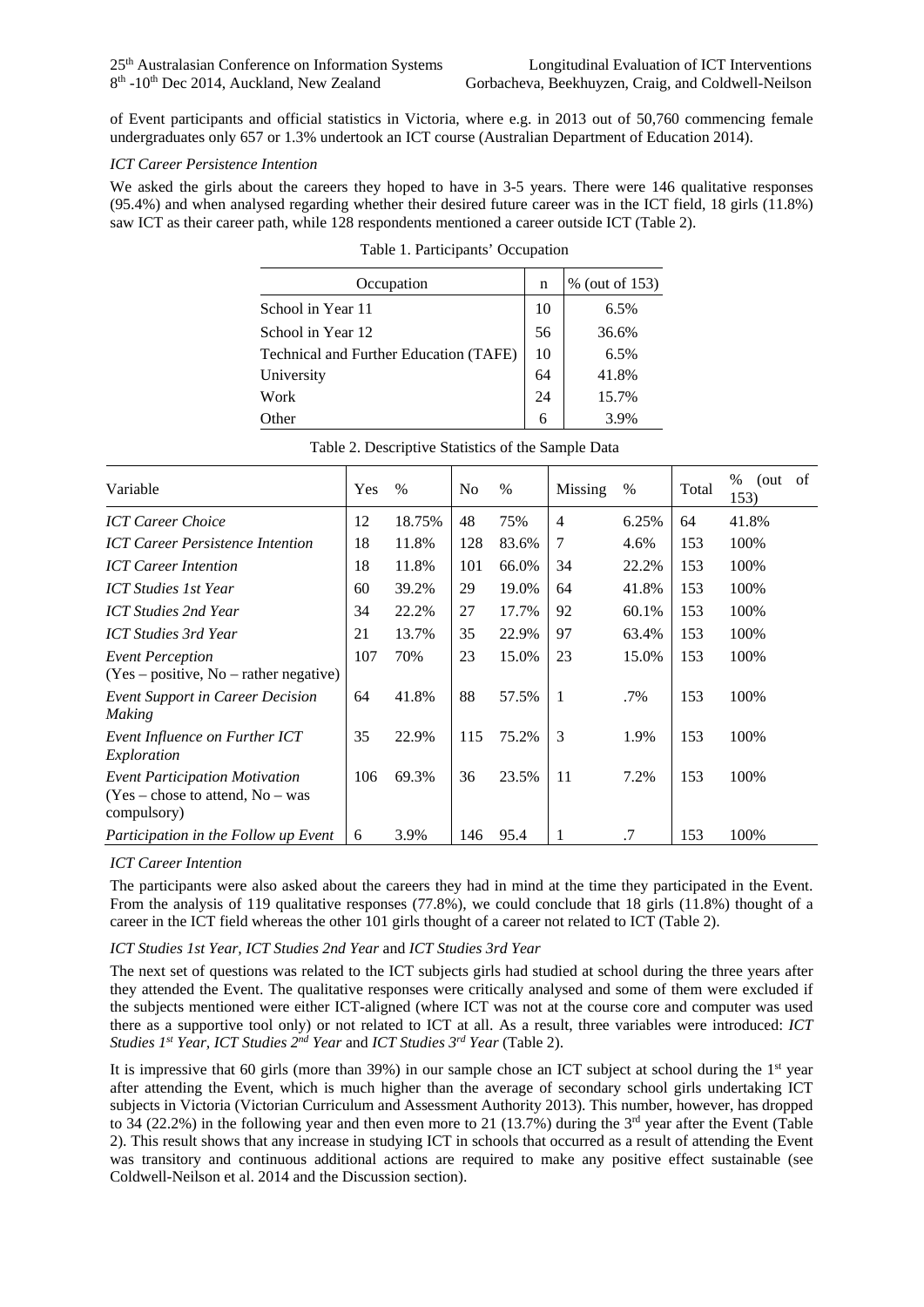#### *Event Perception* and *Event Support in Career Decision Making*

Responses to several open-ended questions were also analysed in terms of generally favourable or negative opinion about the Event: e.g. positive attitude towards the Event (107 cases or 70%) was formed based on such references as fun, enjoyable, inspiring, informative etc., while negative attitude (23 cases or 15%) comprised such descriptive words as boring or not helpful (Table 2). Another question related to the attitude towards the Event was whether the girls found the Event helpful for their future career decision making and here 64 girls (41.8%) found the Event supportive (Table 2).

#### *Event Influence on Further ICT Exploration, Participation Motivation* and *Participation in the Follow up Event*

We asked the girls whether they had explored, or researched in any other way, different options in the ICT field since attending the Event and 35 of them (22.9%) indicated that they had, while 115 had not (Table 2). Finally, the girls were asked whether they had chosen to attend the Event or whether the participation had been compulsory, and although the majority of girls chose to attend the Event (106 girls or 69.3%), only six of them (3.9%) attended the following Event two years later (Table 2).

#### **Correlation Analysis**

The next step in the analysis was to check whether there were any relationships between the introduced variables by performing Fisher's exact tests for all the variables (Fisher 1922) with *SPSS 21*. Fisher's exact test was chosen as it is applicable for testing the existence of an association between nominal variables (and all variables in our dataset are nominal and binary), as well as valid for all (also small) sample sizes (e.g. Field 2013). Finally, Cramer's coefficients (V) were calculated to measure the strength of those relationships, which were identified as significant (Cramér 1946). The intention here was to identify highly correlated variables, which could form theoretical constructs for further profound testing.

*ICT Career Choice* was agreed to be one of the target variables, as its relationship with the other variables, especially those related to the Event, were of particular interest. As a result, the initial sample was reconsidered and it was decided to include only those girls who had made their initial career choices already and studied at universities. Therefore, all cases having unknown or missing information about the nature of participants' study program at university were excluded, leaving only 60 observations: in 12 cases (20%) the university major was in the ICT field and in the other 48 cases (80%) - not related to ICT. It was necessary to leave only this subsample for further analysis to exclude any possible bias in the study results. Based on the *one-sample t-tests* done with *SPSS 21*, no statistically significant differences could be identified in the mean values of all variables in the selected subsample and the original dataset. This result shows that the selected subsample is in line with the initial dataset and no biases in data occurred.

Fisher's exact tests identified 20 significant relationships between the variables, but, due to space limitations, only the most important of them are discussed in the following paragraphs.

There is a very strong positive relationship between *ICT Career Choice* and *ICT Career Persistence Intention*  $(V = .722***<sup>4</sup>)$  $(V = .722***<sup>4</sup>)$  $(V = .722***<sup>4</sup>)$ . As these two variables reflect the same phenomenon of obtaining a career in the ICT field and show similar relationship patterns with the other variables (see below), it was decided to create a construct *ICT Career Choice and Persistence Intention* with these two variables as its items.

*ICT Career Intention* has a strong positive relationship with *ICT Career Choice* (V = .595\*\*\*) and a very strong positive relationship with *ICT Career Persistence Intention* (V = .786\*\*\*). This finding is in line with the Theory of Planned Behaviour (Ajzen 1991) and other studies applying this theory to show evidence that career intention leads to actual career choice (e.g. Arnold et al. 2006).

Both *ICT Career Choice* and *ICT Career Persistence Intention* have strong or very strong significant positive relationships with both *ICT Studies 2nd Year* (V = .665\*\*\* and V = .608\*\*[5](#page-5-1) respectively) and *ICT Studies 3rd Year* (V = .869\*\*\* and V = .527\*\* respectively), but no significant relationship with *ICT Studies 1st Year*. A similar pattern can be observed in the relationship between ICT studies at school and *ICT Career Intention*: no significant relationship with *ICT Studies 1st Year*, but strong positive relationships with *ICT Studies 2nd Year*  $(V = .603<sup>*</sup>)$  $(V = .603<sup>*</sup>)$  $(V = .603<sup>*</sup>)$ . This result can be explained by a drastic decrease in the number of girls selecting an ICT subject at school one year after the Event (Table 2). Thus, only continuously studying ICT at school might influence both *ICT Career Intention* and *ICT Career Choice and Persistence Intention*. T*he Continuous ICT Studies at School* construct was, therefore, formed with *ICT Studies 2nd Year* and *ICT Studies 3rd Year* as its items, which also have a very strong positive relationship with each other (V = .777\*\*\*). *ICT Studies 1st Year* was not included in the formation of the *Continuous ICT Studies at School* construct.

<sup>4</sup> \*\*\* - significance at *p-value* less than .001 -

<span id="page-5-1"></span><span id="page-5-0"></span><sup>5</sup> \*\* - significance at *p-value* less than .01

<span id="page-5-2"></span><sup>6</sup> \* - significance at *p-value* less than .05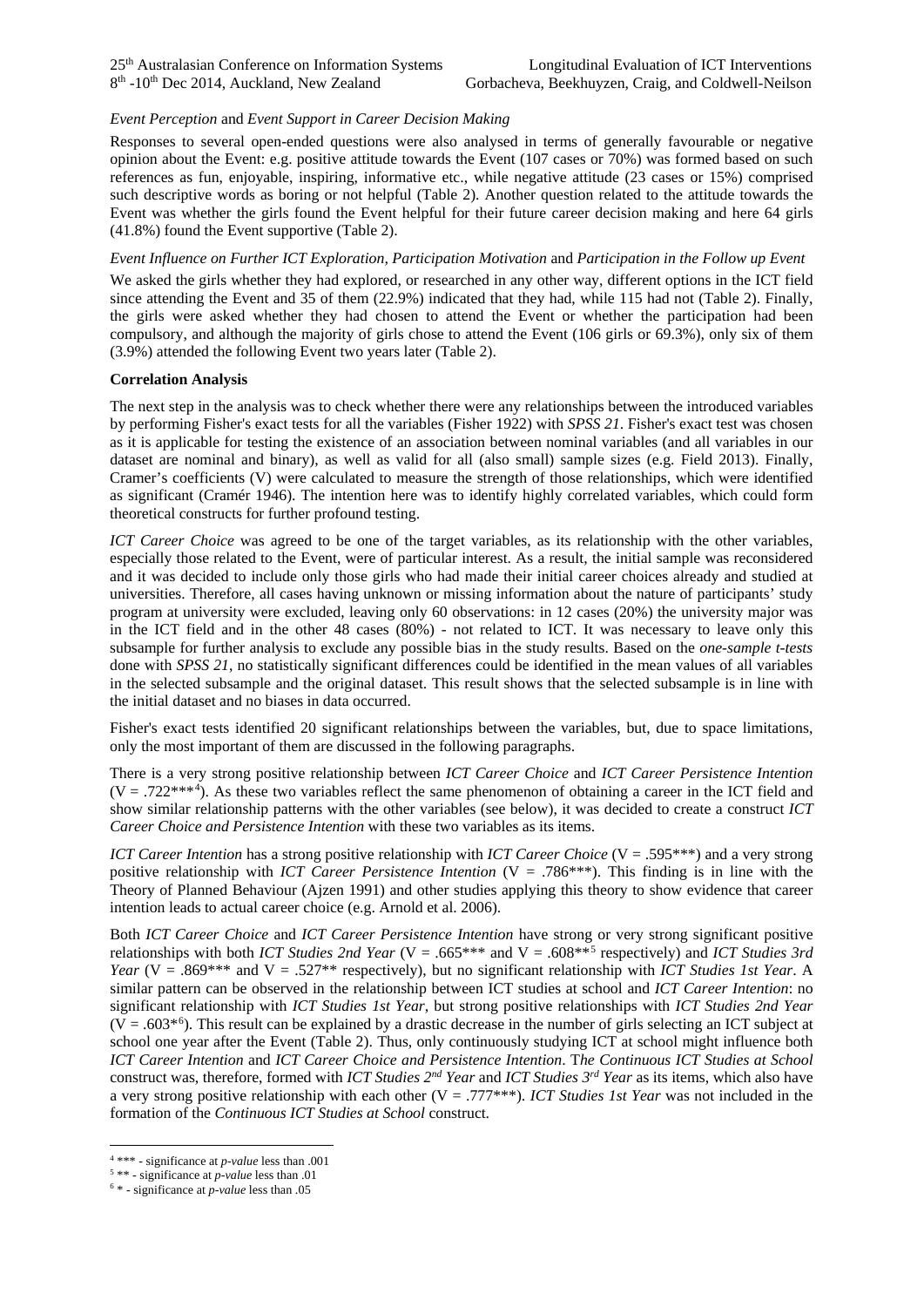*Event Support in Career Decision Making* has a strong positive relationship with *ICT Studies 2nd Year* (V = .428\*) and a weak, but significant positive relationship with *ICT Career Choice* (V = .284\*). Moreover, it has a moderate positive correlation with *Event Perception* (V = .388<sup>\*\*</sup>), indicating that there is a relationship between a positive attitude towards the Event and the perceived support of the Event in future career choice. As these variables, *Event Perception* and *Event Support in Career Decision Making*, reflect on the girls' opinions about the Event, they were grouped into the *Event Attitude* construct.

Finally, there are moderate positive correlations between *Event Participation Motivation* (voluntarily or compulsory) and (1) *Event Support in Career Decision Making* (V = .306\*) and (2) *Event Influence on Further ICT Exploration* (V = .361<sup>\*\*</sup>). These findings indicate that a perceived support of the Event in future career choice and its ability to inspire girls to explore ICT further are associated with a non-obligatory nature of participation in the Event.

#### **Analysis of Open-Ended Questions**

In addition to the quantitative responses, which yielded the analysis reported so far, we asked a number of openended questions allowing less direct and more detailed responses. The patterns in responses and opinions were analysed qualitatively using *NVivo 10*.

When reporting what was most memorable about the Event, respondents recalled the speakers  $(70)^7$  $(70)^7$  $(70)^7$  who talked about their personal experiences in ICT, the information about ICT careers (66), receiving free show bags (43), the lunchtime band (12), and that they had fun (19). Specifically, they found the interesting stories, the personal experience, and the (mostly) female presenters appealing. Speakers from Google were particularly memorable.

When asked details of what the speakers at the Event spoke about, stories about work and careers in ICT, and the variety of technologies, e.g. Google, nanotechnology, gaming etc. that the speakers work with, were most catchy. Others remembered speakers trying to motivate them by presenting and discussing the opportunities and advantages in ICT.

Regarding the reasons for choosing to study ICT at school after the Event, quite a number of respondents (38) did it because they were interested in ICT. Some appeared to realise the important skills gained (21), and others saw the benefits of careers in ICT (21). Reasons for not choosing ICT subjects at school after the Event were related to having other interests and not seeing it relevant to their future career (42). The same number of respondents were simply not interested (35) or did not like ICT (35). Other reasons for not choosing ICT at school were because of concerns about self-efficacy, or just that it was not offered.

Only a few respondents provided details about any further research on ICT career options since the Event. Those who did researched universities and career options (10), some chose ICT subjects at school or self-educated themselves (9), and some explored options for ICT courses (5).

Only six respondents attended the Event a second time. Most reported that they did not attend because they were not invited or they were not aware of it. The Event helped future career planning of some respondents by illustrating the variety of ICT and ICT-related careers and their affordances (32). Some found it equally helpful to confirm ICT was not for them (10).

#### **RESULTS**

-

Based on the performed correlation analysis, the relationships between the introduced constructs were further investigated using the Partial Least Squares (PLS) path modelling algorithm (Marcoulides et al. 2009) with *SmartPLS 2.0* software (Ringle et al. 2005). Due to the small sample size, all missing values were treated using the Mean Replacement algorithm. As a result, an exploratory research model was derived (Figure 1), highlighting the strength and significance of the following relationships:

First, there is a strong influence of *Continuous ICT Studies at School* on both *ICT Career Intention* and *ICT Career Choice and Persistence Intention*. This means that the girls, who have made a choice towards a career in ICT and had an intention to do so, also studied ICT at school continuously for several years, and vice versa.

Second, *Event Attitude* has a medium effect on *Continuous ICT Studies at School* – i.e. on an important factor driving both considerations of ICT as a possible career path and the choice of a career related to ICT. Thus, those girls who were motivated and inspired by the Event and who also found it supportive in career decision making, were more likely to study ICT at school than those with rather negative opinions about the Event.

<span id="page-6-0"></span> $<sup>7</sup>$  In this subsection the number in the brackets indicates the number of responses</sup>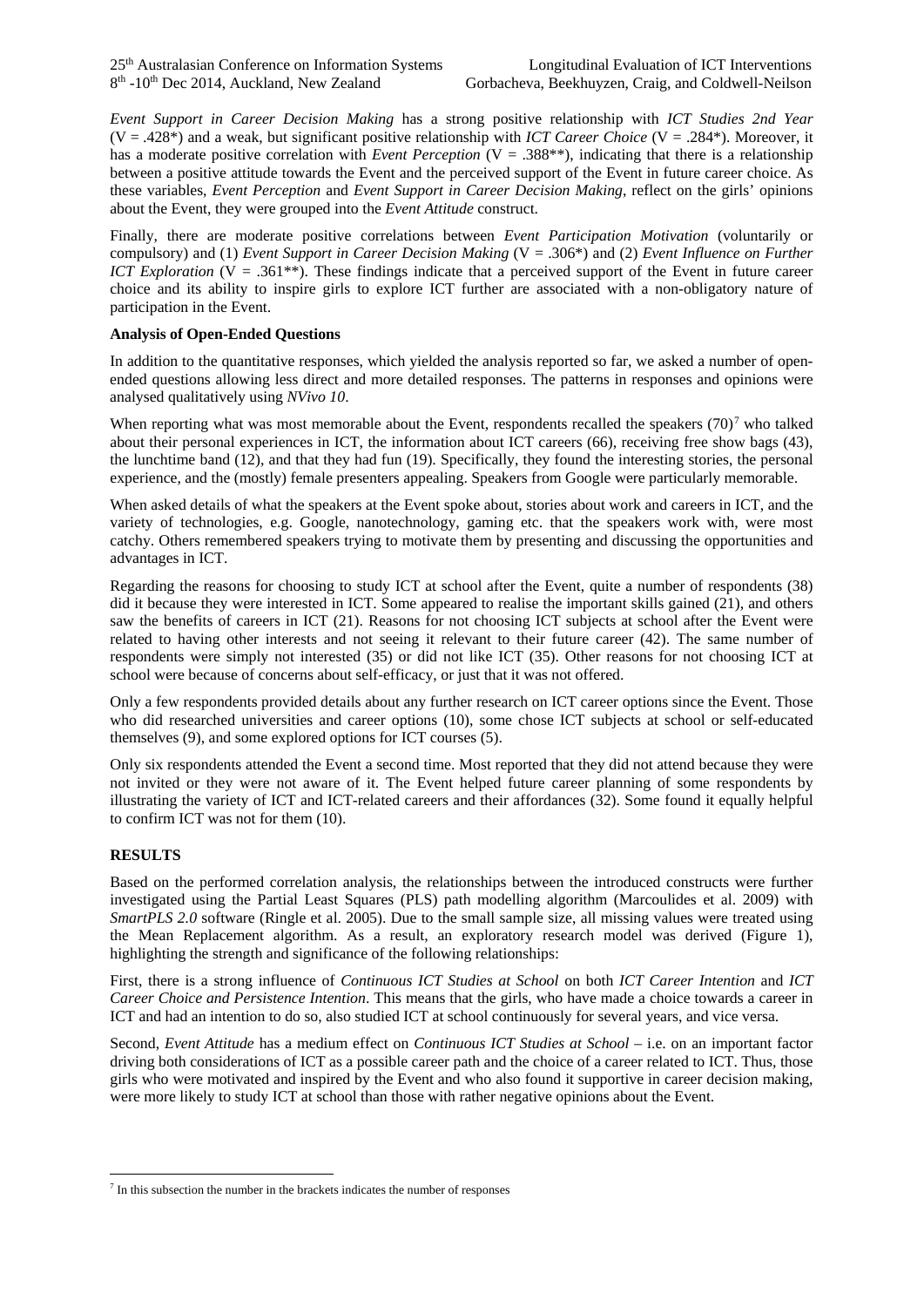Third, positive *Event Attitude* is associated with *Event Participation Motivation*, i.e. giving girls a chance to decide on participation in the Event and not making it compulsory lead to a positive opinion about the Event, which has further important positive influences on studying ICT at school and choosing ICT for future career.

Finally, *ICT Career Intention* has a large effect on *ICT Career Choice and Persistence Intention*. This finding is in line with the Theory of Planned Behaviour (Ajzen 1991) and contributes to the IS body of knowledge by showing evidence that the influence of career intention on actual career choice is also valid for the ICT field.



Figure 1: Research Model

The quality of the derived model was verified by conducting a number of tests. First, the structural model was tested for collinearity issues (Hair et al. 2014). The collinearity was assessed between *ICT Career Intention* and *Continuous ICT Studies at School* as predictors of *ICT Career Choice and Persistence Intention*. Variance Inflation Factor (VIF) values of both constructs equal 1.224 and are clearly below the threshold of 5, indicating absence of a multi-collinearity problem.

PLS algorithm was then run to identify the strength of relationships between the constructs (inner model), as well as between the items and corresponding constructs (outer model). Path coefficients in the inner model are presented in Figure 1 and item loadings and cross-loadings coefficients in Table 3.

|                                                             |              | Cross Loadings                                           |                                                       |                          |                                             |                                             |                                                            |                          |                                       |
|-------------------------------------------------------------|--------------|----------------------------------------------------------|-------------------------------------------------------|--------------------------|---------------------------------------------|---------------------------------------------|------------------------------------------------------------|--------------------------|---------------------------------------|
|                                                             | <b>ICR</b>   | <b>ICT</b> Career Choice<br>and Persistence<br>Intention |                                                       | ICT                      | Continuous ICT<br>Studies at School         |                                             | Event Attitude                                             |                          | Event                                 |
|                                                             |              | ICT<br>Career<br>Choice                                  | <b>ICT</b><br>Career<br>Persis-<br>tence<br>Intention | Career<br>Inten-<br>tion | <b>ICT</b><br><i>Studies</i><br>2nd<br>Year | <b>ICT</b><br><i>Studies</i><br>3rd<br>Year | Event<br>Support in<br>Career<br>Decision<br><b>Making</b> | Event<br>Percep-<br>tion | Partici-<br>pation<br>Motiva-<br>tion |
| <b>ICT</b> Career<br>Choice and<br>Persistence<br>Intention | .84          | .92***                                                   | .93***                                                | .71                      | .56                                         | .68                                         | .30                                                        | .07                      | .15                                   |
| <b>ICT</b> Career<br>Intention                              | $\mathbf{1}$ | .54                                                      | .77                                                   | $\mathbf{1}$             | .43                                         | .35                                         | .16                                                        | .00                      | .07                                   |
| Continuous<br><b>ICT</b> Studies at<br><i>School</i>        | .80          | .71                                                      | .55                                                   | .43                      | .91***                                      | .92***                                      | .24                                                        | .24                      | .34                                   |
| Event Attitude                                              | .52          | .24                                                      | .21                                                   | .11                      | .31                                         | .22                                         | $.87***$                                                   | $.77***$                 | .30                                   |
| Event<br>Participation<br><b>Motivation</b>                 | 1            | .17                                                      | .10                                                   | .07                      | .37                                         | .26                                         | .30                                                        | .18                      | $\mathbf{1}$                          |

|  | Table 3. Cronbach's Alpha and Cross Loadings |  |  |  |
|--|----------------------------------------------|--|--|--|
|--|----------------------------------------------|--|--|--|

All path coefficients in the inner model are strong or medium; the strongest one is between *ICT Career Intention* and *ICT Career Choice and Persistence Intention* showing very strong direct influence between career intention and actual choice. All item loadings on the related constructs are above .71 and, therefore, satisfy the requirement of discriminant validity (Fornell and Larcker 1981). Moreover, the difference between loading of each item and its cross-loadings on the non-related constructs is .2 or more (Table 3). Thus, the Cross Loadings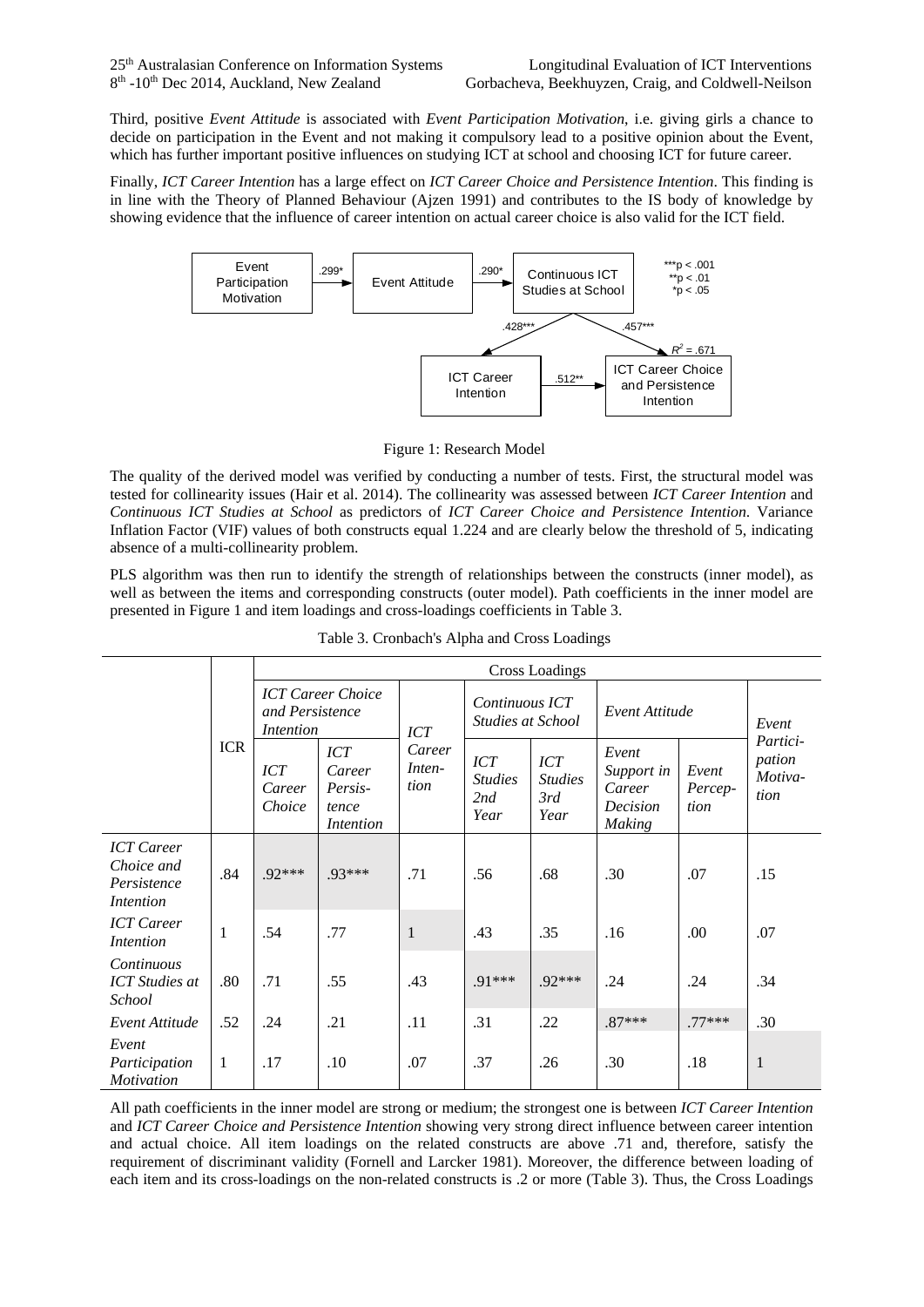Coefficients test, which checks whether each item loads the most on its related latent variable, is fulfilled. The *ICT Career Intention* and *Event Participation Motivation* constructs had only one item (as only one related question for each variable was included in the questionnaire), so these tests were not relevant for them. Significance of all the relationships in the inner and the outer models was proven by bootstrapping the dataset with 2000 samples (see the asterisks in Figure 1 and Table 3).

The coefficient of determination  $(R^2)$  of our target variable *ICT Career Choice and Persistence Intention*, i.e. the proportion of variability in the data set that is explained by the statistical model (Steel and Torrie 1980), is very high (67.1%). It can be explained by the fact that career intentions play a key role in predicting career choice and persistence in the ICT field (Figure 1).

The internal consistency reliability (ICR) of each construct was assessed by Cronbach's alpha test. The ICR of *ICT Career Intention* and *Event Participation Motivation* as single-item constructs equal one. *ICT Career Choice and Persistence Intention* and *Continuous ICT Studies at School* have high alpha values between .7 and .9 (Hinton et al. 2005). Unfortunately, the *Event Attitude* construct has a poor, although still acceptable, alpha value of .52 (Table 3). Thus, all the items measure the corresponding constructs; however, new items for evaluation of the attitude towards the Event should be developed in future studies.

#### **DISCUSSION AND CONCLUSION**

The metaphor of a 'shrinking pipeline' (Camp 1997) describes the phenomenon that, in STEM fields (Science, Technology, Engineering, and Mathematics), which include ICT in Technology, at each career stage, from career intention and choice via persistence to advancement (Ahuja 2002), the number of women constantly decreases. 'Shrinking pipeline' suggests that not all women who were thinking of a career in ICT at school will choose to study ICT at university; not all women who have an education in ICT will then work in this field; and few of the women working in ICT will achieve high positions. The underlying premise is that it is important to increase the number of women at each stage of the pipeline, starting with inspiring more girls to study ICT at university. Our study provides a valuable contribution, showing that in order to get more girls pursuing an ICT degree, it is important to give them a chance to study an ICT subject at school and motivate them to select it.

Almost 40% of girls in our dataset reported that they studied an ICT subject at school during the first year after attending the Event, which is significantly above average in Victoria, indicating a positive influence of the Event on this initial selection. However, this great result was transitory with only 22.2% of girls continuing to study ICT in the following year and even fewer girls (13.7%) studying ICT during the third year after the Event. Analysis of open-ended responses indicates that the main reason for such a decline was a loss of interest in the ICT subject because the girls found the course boring or did not feel confident when studying it. These findings should be considered by ICT teachers and those creating ICT curricula at schools. Another reason is that ICT subjects were simply not offered, as the trend in Victoria is that each year fewer schools are offering computing classes at senior levels (Victorian Curriculum and Assessment Authority 2013).

Therefore, we suggest that interesting and engaging computer classes have to be offered continuously at all secondary schools (Coldwell-Neilson et al. 2014). Secondly, ICT teachers should have proper qualifications and engagement in the course, as currently it is often the case that a mathematics or physics teacher also acts as an ICT teacher. Third, inspiring intervention programs motivating girls to consider ICT as a career option and increasing their ICT-related self-efficacy should take place regularly, as only one Event happening once in two years is not enough. Examples of such programs could include school visits by female ICT representatives from universities and practice or mentoring programs, where female ICT students get in contact and continuously support interested schoolgirls. Another possible intervention, which is now very popular in countries like Germany, is the so-called "Girls' Days" - open days at universities' ICT departments for girls only.

Although we feel that the 'pipeline' metaphor is valid and that it is important to motivate girls to study ICT at school before committing to a career choice, a different point of view also exists in the literature. The idea is that many women start working in the ICT field without having any specialized education or profound background knowledge, substituting it with some short intensive ICT training courses or undertaking further education degree programs in ICT (Illig et al. 2014). Several studies discuss the concept of "boundaryless" careers (e.g. Joseph et al. 2012) and that the ICT workforce consists of people with a variety of educational backgrounds, some of which are far from ICT. It raises the question whether a university major in ICT is actually necessary to stay and advance in the field, as there is an opinion that ICT knowledge required for work can be learned on demand. Maybe more efforts should be invested into attracting women to ICT from the adjacent fields, rather than following a tedious path of raising affinity to careers in ICT among schoolgirls? Our opinion here is that intervention programs on different levels should exist and it is crucial to provide "a venue to discover a new interest" (Verspoor 2014) giving a positive feeling about ICT to girls when they are still very young. We argue that a positive attitude to ICT is a necessary prerequisite to starting work in the field, which is also valid for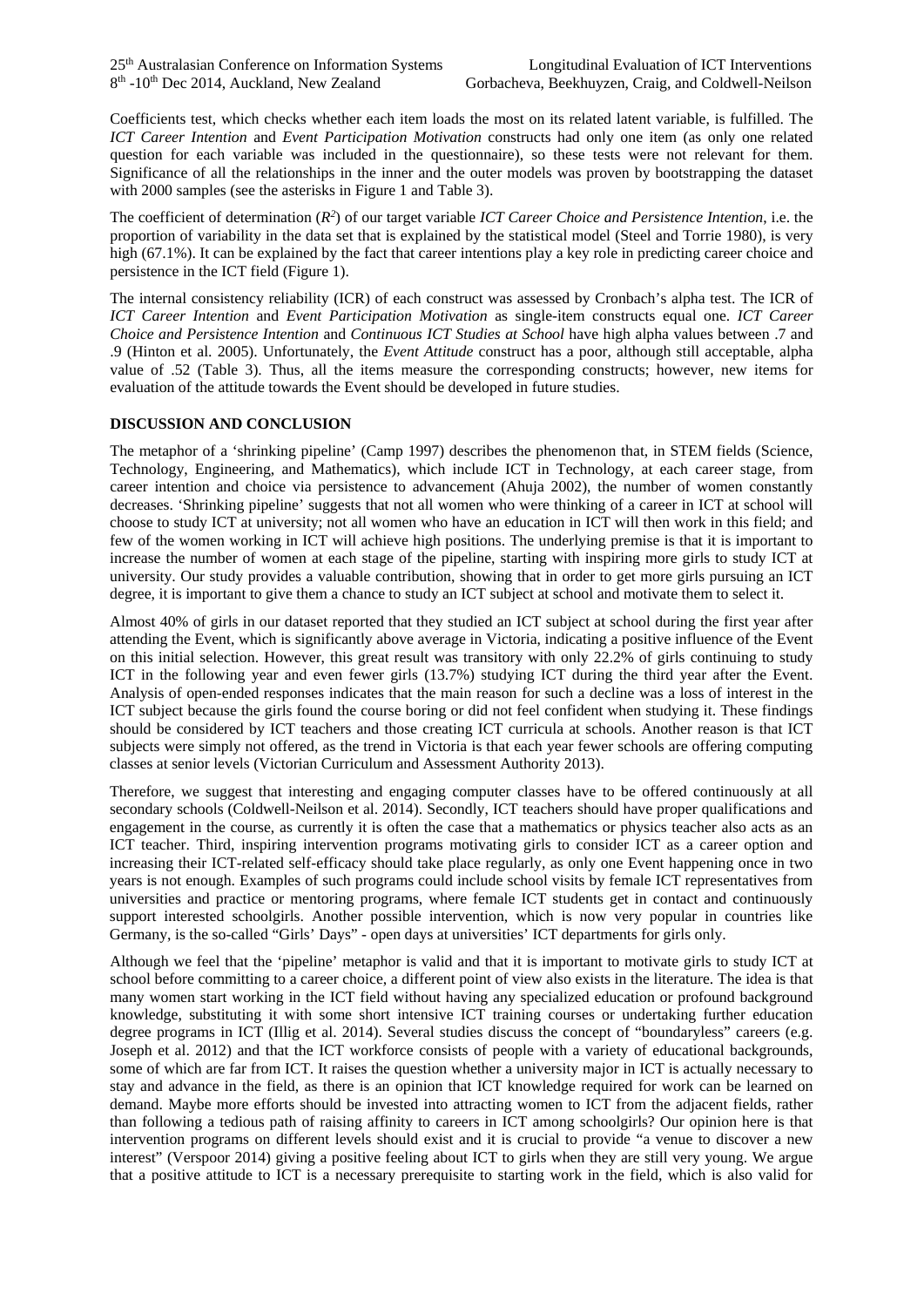women with non-ICT backgrounds. The main goal of the Events is to form this positive feeling about ICT when the girls are in the process of making a decision on their future career paths.

Our results show a small, but significant relationship between the attitude towards the Event and a continuous selection of ICT subjects at school, which turned out to be highly influential on both the consideration of ICT as a possible career path and the actual choice of an ICT program at university with the intention to work in the ICT field. The indirect influence of *Event Attitude* on ICT career intentions was also revealed during the analysis of post-Event questionnaires collected on the days of the Events (Gorbacheva et al. 2013). In that study the attitude towards the Event had an indirect influence on ICT career intentions by affecting interest in ICT. It has to be mentioned, however, that *Event Attitude* was measured there using only one item. Measurement of *Event Attitude* in our study leaves room for improvement too, due to its low, although still acceptable, coefficient of internal consistency, which is the subject for future research.

The results of our study also show that a positive attitude towards the Event and its ability to inspire girls to explore ICT further are associated with a non-obligatory nature of participation in the Event. Our recommendation for the organization of future Events is, therefore, to persuade all schools to make participation in it non-compulsory, were practicable. At the same time, in order to attract girls to come to the Event, more inspiring advertising needs to be done within schools.

Our findings are also in line with several earlier studies based on the Theory of Planned Behaviour (Ajzen 1991) that show evidence of a strong influence of career intention on actual career choice (e.g. Arnold et al. 2006). The results of our study demonstrate that this relationship also holds true for the careers in the ICT field.

The biggest limitation of our study is that the developed questionnaire was not based on any theory, such as Social Cognitive Career Theory (Lent et al. 1994), Individual Differences Theory of Gender and IT (Trauth et al. 2009) or a model of girls' career choices (Adya and Kaiser 2005). The questionnaire is of an exploratory nature and was developed to understand the long-term effects of the Event. Based on the attained results and lessons learned, as well as insights into relevant theories, a new questionnaire is currently being developed to be distributed in 2015 to the girls who participated in the 2012 Event. As well as different questions to evaluate the long-term attitude towards the Event, more questions about intentions to choose a career in ICT should be developed in order to measure it more accurately. Additional questions should be introduced to better understand the motivations of those girls who decided to study ICT at university; in particular, it is important to understand the role of participation in the Event (if any) in this decision. The new questionnaire will also allow testing of the exploratory model created in this study. The model also needs to be further tested under different geographical and cultural circumstances.

To sum up, this study investigates the long-term effects of one ICT intervention program for girls by analysing the data collected from participants three years after each of the Events constituting the program. The responses were analysed both quantitatively and qualitatively. We found that continuous ICT studies at school is an important prerequisite for choosing ICT as a university major. An attitude towards the Event affects the choice of an ICT subject at school and is positively affected by non-compulsory participation in the Event. The general feedback received from participants was positive with 70% of the respondents commenting on the Event in a favourable way. 20% of those girls in our sample who currently study at university selected an ICT-related major, which is an incredible result, as in Victoria less than 1.5% of all female undergraduates study ICT (Australian Department of Education 2014). Our study contributes to the academic body of knowledge, as longitudinal evaluations of ICT intervention programs and dissemination of their results rarely take place. In addition, we provide recommendations for practitioners who invest efforts and resources into creation of ICT interventions programs.

#### **REFERENCES**

- Adya, M., and Kaiser, K. M. 2005. "Early determinants of women in the IT workforce: a model of girls' career choices," *Information Technology & People* (18:3), pp. 230–259.
- Ahuja, M. K. 2002. "Women in the information technology profession: a literature review, synthesis and research agenda," *European Journal of Information Systems* (11:1), pp. 20–34.
- Ajzen, I. 1991. "The theory of planned behavior," *Organizational Behavior and Human Decision Processes*, pp. 179–211.
- Alvarado, C., Dodds, Z., and Libeskind-Hadas, R. 2012. "Increasing women's participation in computing at Harvey Mudd College," *ACM Inroads* (3:4)New York, NY, USA: ACM, pp. 55–64.
- Arnold, J., Loan-Clarke, J., Coombs, C., Wilkinson, A., Park, J., and Preston, D. 2006. "How well can the theory of planned behavior account for occupational intentions?," *Journal of Vocational Behavior* (69:3), pp. 374–390.
- Australian Department of Education. 2014. "Enrolment Count by Gender, Year and State among IT Bachelor or Other Undergraduate Commencing Students,".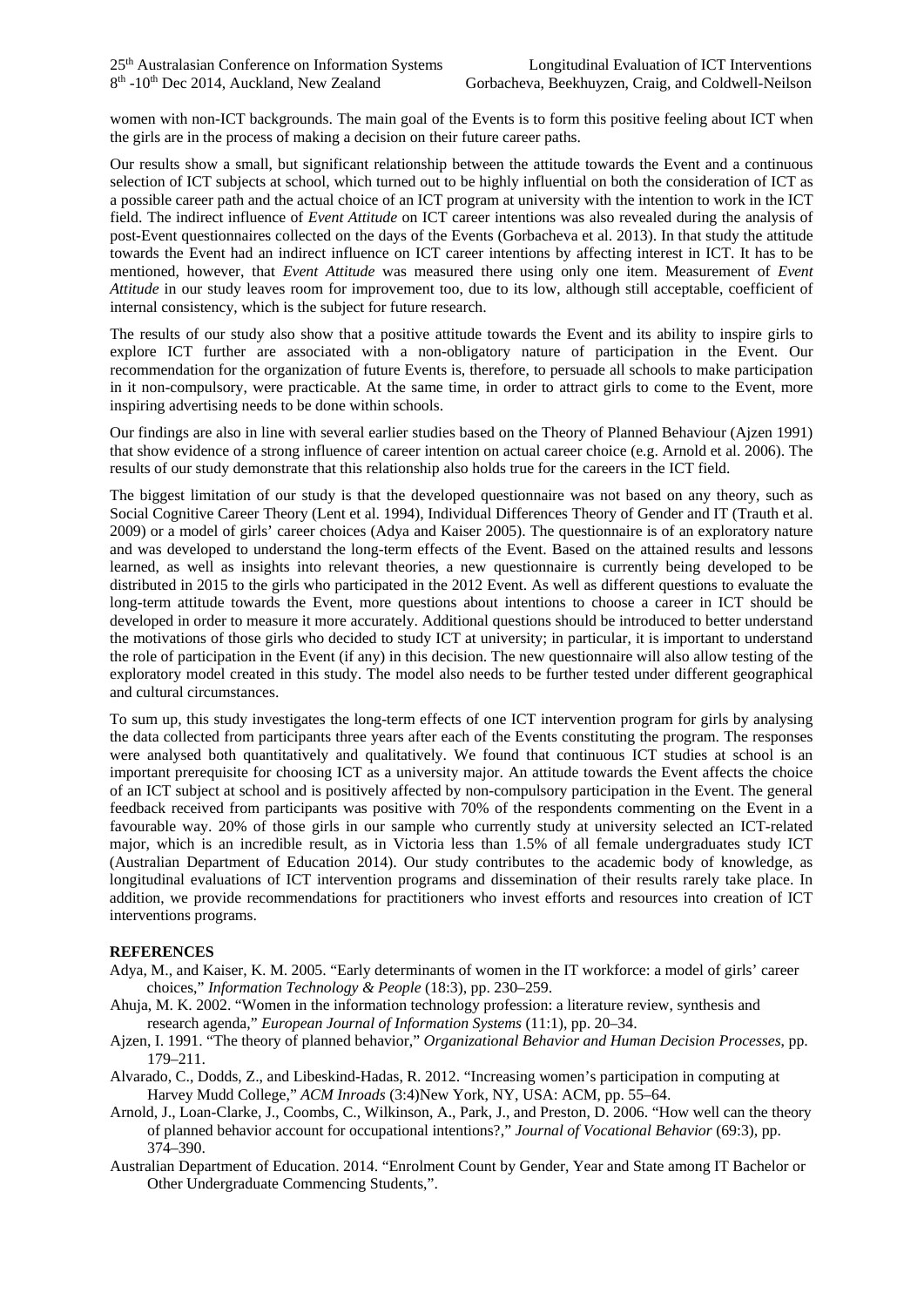- Barker, L., Mancha, C., and Ashcraft, C. 2014. *What is the Impact of Gender Diversity on Technology Business Performance? Research Summary*.
- Bruckman, A., Biggers, M., Ericson, B., Mcklin, T., Dimond, J., Disalvo, B., Hewner, M., Ni, L., and Yardi, S. 2009. "'Georgia Computes !': Improving the Computing Education Pipeline," In *Proceedings of the Special Interest Group on Computer Science Education (SIGCSE'09)*, pp. 86–90.

Bureau of Labor Statistics. 2013. *Employment by detailed occupation, 2012 and projected 2022*.

- Camp, T. 1997. "The incredible shrinking pipeline," *Communication of the ACM* (40:10), pp. 103–110.
- Coldwell-Neilson, J., Craig, A., Gorbacheva, E., and Beekhuyzen, J. 2014. "The Impact of IT Intervention Programs for Girls," In *Proceedings of the Second Conference on Gender and IT Appropriation (genderIT 2014)*.
- Craig, A. 2014. "Australian Interventions for Women in Computing: Are We Evaluating?," *Australasian Journal of Information Systems* (18:2), pp. 91–110.
- Cramér, H. 1946. *Mathematical Methods of Statistics*, Princeton: Princeton University Press.
- Field, A. 2013. "Discovering Statistics using IBM SPSS Statistics," In *Discovering Statistics using IBM SPSS Statistics*, pp. 297–321.
- Fisher, R. 1922. "On the interpretation of χ2 from contingency tables, and the calculation of P," *Journal of the Royal Statistical Society* (85:1), pp. 87–94.
- Fornell, C., and Larcker, D. F. 1981. "Structural Equation Models with Unobservable Variables and Measurement Error: Algebra and Statistics," *Journal of Marketing Research* (18:3), pp. 382–388.
- Gorbacheva, E., Beekhuyzen, J., Craig, A., and Coldwell-Neilson, J. 2013. "ICT Interventions for Schoolgirls Do Matter! Understanding the Factors Influencing ICT Career Intentions through Partial Least Squares Analysis.," In *Proceedings of the 24th Australasian Conference on Information Systems (ACIS)*Melbourne, Australia.
- Griswold, A. 2014. "When It Comes to Diversity in Tech, Companies Find Safety in Numbers," *Slate Magazine*.
- Hair, J. F. J., Hult, G. T. M., Ringle, C., and Sarstedt, M. 2014. *A Primer on Partial Least Squares Structural Equation Modeling (PLS-SEM)*, *Long Range Planning* (Vol. 46)SAGE Publications, Inc, pp. 328.
- Hinton, P., Brownlow, C., and McMurray, I. 2005. *SPSS Explained 2nd Edition*, Routledge Chapman & Hall.
- Van Huysse, J. 2014. *Building a Twitter we can be proud of*.
- Illig, S., Laumer, S., Maier, C., and Weitzel, T. 2014. "Why IS after All? An Explorative Analysis of Professionals' Letters of Study Motivation," In *Hawaii International Conference on System Sciences (HICSS)*, pp. 4013–4022.
- Joseph, D., Fong Boh, W., Ang, S., and Slaughter, S. A. 2012. "The Career Paths Less (or More) Traveled: A Sequence Analysis of IT Career Histories, Mobility Patterns, and Career Success," *MIS Quarterly* (36:2)MIS Quarterly & The Society for Information Management, pp. 427–A4.
- Lang, C. 2007. "Twenty-first century Australian women and IT: Exercising the power of choice," *Computer Science Education* (17), pp. 215–226.
- Lang, C., Craig, A., Fisher, J., and Forgasz, H. 2010. "Creating Digital Divas Scaffolding Perception Change Through Secondary School and University Alliances," In *ITiCSE'10 Proceedings of the fifteenth annual conference on Innovation and technology in computer science education*New York, NY: ACM, pp. 38–42.
- Lent, R. W., Brown, S. D., and Hackett, G. 1994. "Toward a Unifying Social Cognitive Theory of Career and Academic Interest, Choice, and Performance," *Journal of Vocational Behavior* (45:1), pp. 79–122.
- Marcoulides, G., Chin, W., and Saunders, C. 2009. "A Critical Look at Partial Least Squares Modeling," *MIS Quarterly* (33:1), pp. 171–175.
- Quesenberry, J. L., and Trauth, E. M. 2012. "The (dis)placement of women in the IT workforce: an investigation of individual career values and organisational interventions," *Information Systems Journal* (22:6), pp. 457– 473.
- Ringle, C. M., Wende, S., and Will, S. 2005. "SmartPLS 2.0 (M3) Beta. Available at http://www.smartpls.de,".
- Sandberg, S. 2013. *Lean In: Women, Work, and the Will to Lead*, .
- Steel, R. G. D., and Torrie, J. H. 1980. *Principles and Procedures of Statistics: a Biometrical Approach*, (Second Ed., )New York: McGraw-Hill Kogakusha.
- Teague, G. J. 1999. *Perceptions and misperceptions of computing careers*Deakin University.
- Trauth, E. M. 2011. "Rethinking Gender and MIS for the Twenty-first Century," In *The Oxford Handbook on MIS*, R. Galliers and W. Currie (eds.), Oxford, UK: Oxford University Press, pp. 560–585.
- Trauth, E. M., Quesenberry, J. L., and Huang, H. 2009. "Retaining women in the U.S. IT workforce: theorizing the influence of organizational factors," *European Journal of Information Systems* (18:5)Palgrave Macmillan, pp. 476–497.
- Verspoor, K. 2014. "C'mon girls, let's program a better tech industry," *The Conversation*.
- Victorian Curriculum and Assessment Authority. 2013. "Senior Secondary Certificate Statistical Information,". Wojcicki, S. 2014. "Things you love are Made with Code," *Official Google Blog*.